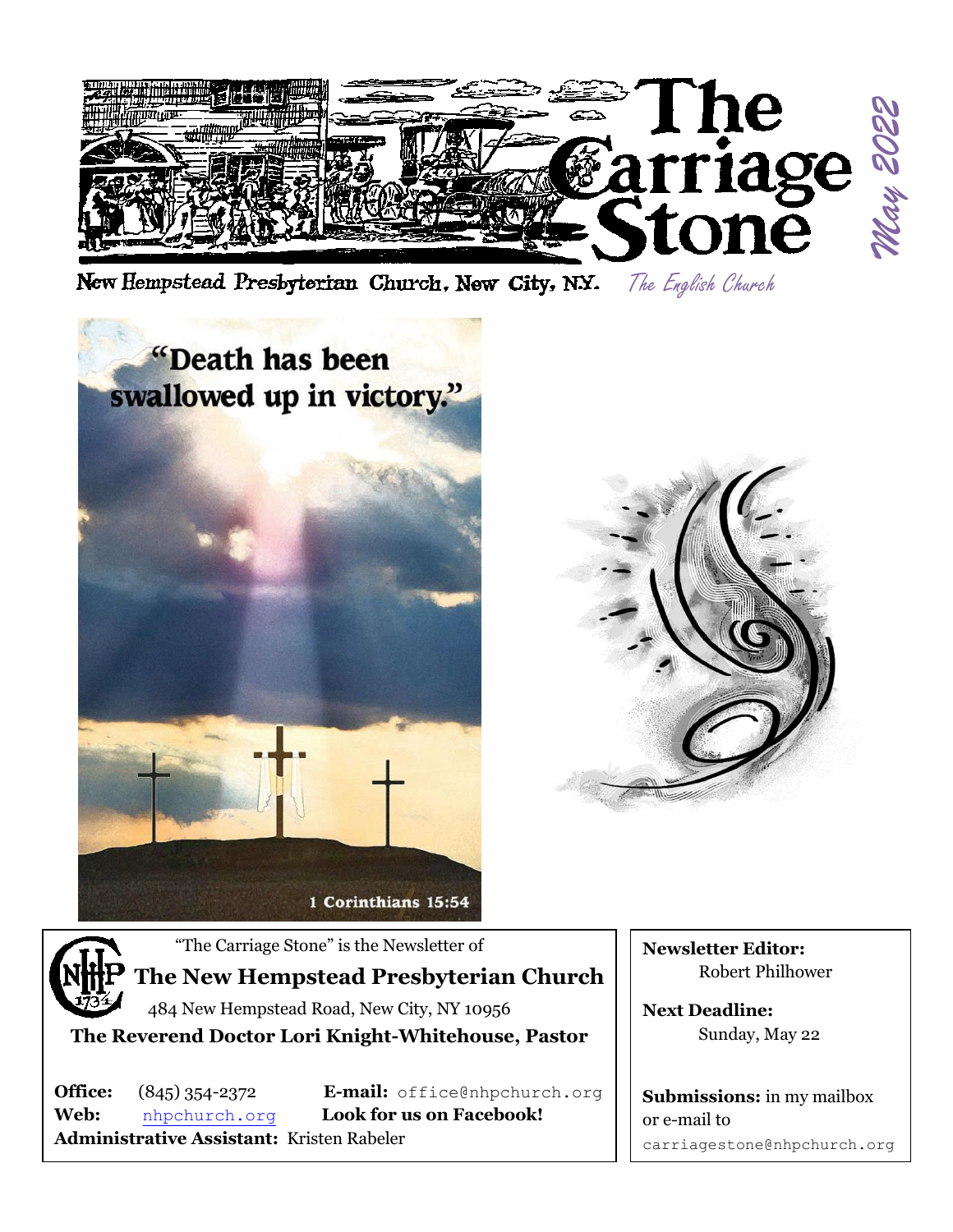

# **Eastertide 2022**

It's now the season of Easter—or "Eastertide" ('tide" being an old English word for season). For the 50 days between Easter and Pentecost, we celebrate the resurrection of Jesus Christ. What are some ways we can do this?

- Enjoy spring—finally!
- Go for walks.
- Enjoy the sounds of the earth waking up—the birds in the daytime, the peepers at night.
- Bring in some flowers
- Feast (but don't over stuff yourself) on the treat you may have given up for Lent
- Pray about resurrection—it's available to us right now (Ephesians 1:15-23 reminds us that Our Risen Lord is seated above all in the heavenly places, not just at the end of time, but NOW, and forever).

Finally, take the advice of the poet Wendell Berry, at the end of [his poem,](https://www.context.org/iclib/ic30/berry/)

#### **"Manifesto, the Mad Farmer's Liberation Front"**

Go with your love to the fields. Lie easy in the shade. Rest your head in her lap. Swear allegiance to what is nighest your thoughts. As soon as the generals and the politicos can predict the motions of your mind, lose it. Leave it as a sign to mark the false trail, the way you didn't go. Be like the fox who makes more tracks than necessary, some in the wrong direction. Practice resurrection.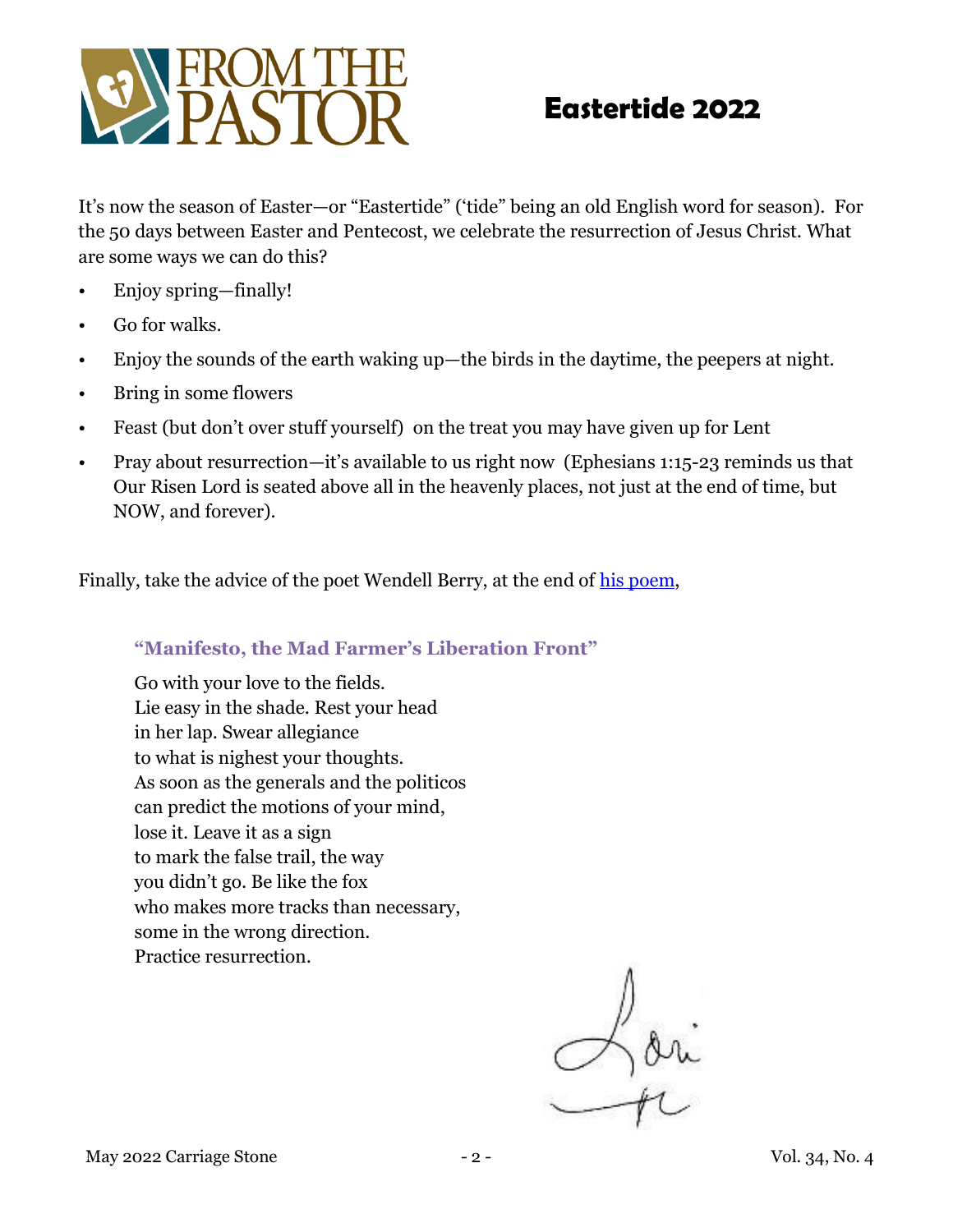

### **Millennial Corner**

From Nora Asamoah

A friend once told me, "*There is no testimony without a test*". Truer words have never been spoken. We go through many trails in life on this Earth but at each step on the way, God is with us. I am here to tell you, as a son and daughter of God, He never lets us on our own without protection. Every tear will turn to a smile. Every disappointment will turn to a joyous celebration. Every anger will turn to happiness. Every negative thought or feeling will turn to positive thought or feeling. No matter what you are going through, just know, you are NEVER ALONE.

### **Food Pantry Needs Donations**

The **People to People** food pantry continues to need our food contributions for its shelves. Our church put forth a strong showing leading into the Souper Bowl in February, but there is still a



need. We continue to support the food pantry with our donations. We are asking that you not to forget that need, to continue to bring

nonperishable food stuffs to church with you on Sundays and leave them in the narthex. When you go food shopping, get into the habit of buying something extra, anything, and then bringing it to church with you. All donations are greatly accepted.

### **One Great Hour of Sharing**

The One Great Hour of Sharing program was a great success this year and thank you to everybody for contributing. This year we surpassed our \$1,500 stretch goal and raised \$2,250. The Fund Raising Committee has decided that not only will we purchase the garden well but also one of the water pumps, totaling \$1,750. The remaining \$500 will be given to the OGHS general fund. Given the COVID situation and the war in the Ukraine, no doubt demands on their funds are strong this year. Thank you again everyone for your generous support.